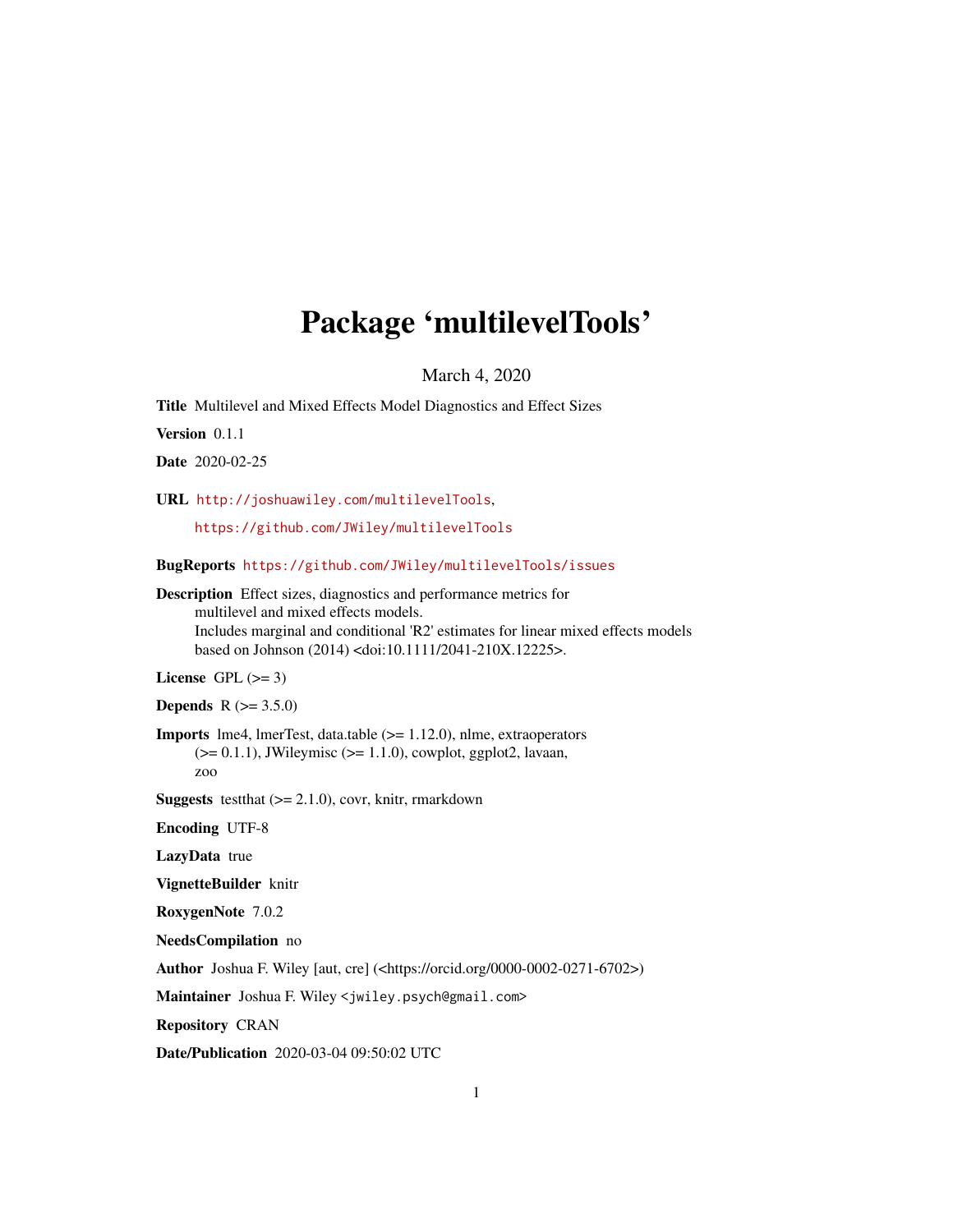## <span id="page-1-0"></span>R topics documented:

| Index | 23 |
|-------|----|

acfByID *Estimate the autocorrelation by unit (ID)*

### Description

This function estimates the autocorrelation over time in a time series by a higher level unit, given by ID.

#### Usage

```
acfByID(
 xvar,
 timevar,
 idvar,
 data,
 lag.max = 10L,na.function = c("na.approx", "na.spline", "na.locf"),
  ...
)
```
#### Arguments

| xvar    | A character string giving the variable name of the variable to calculate autocor-<br>relations on. |
|---------|----------------------------------------------------------------------------------------------------|
| timevar | A character string giving the variable name of the time variable.                                  |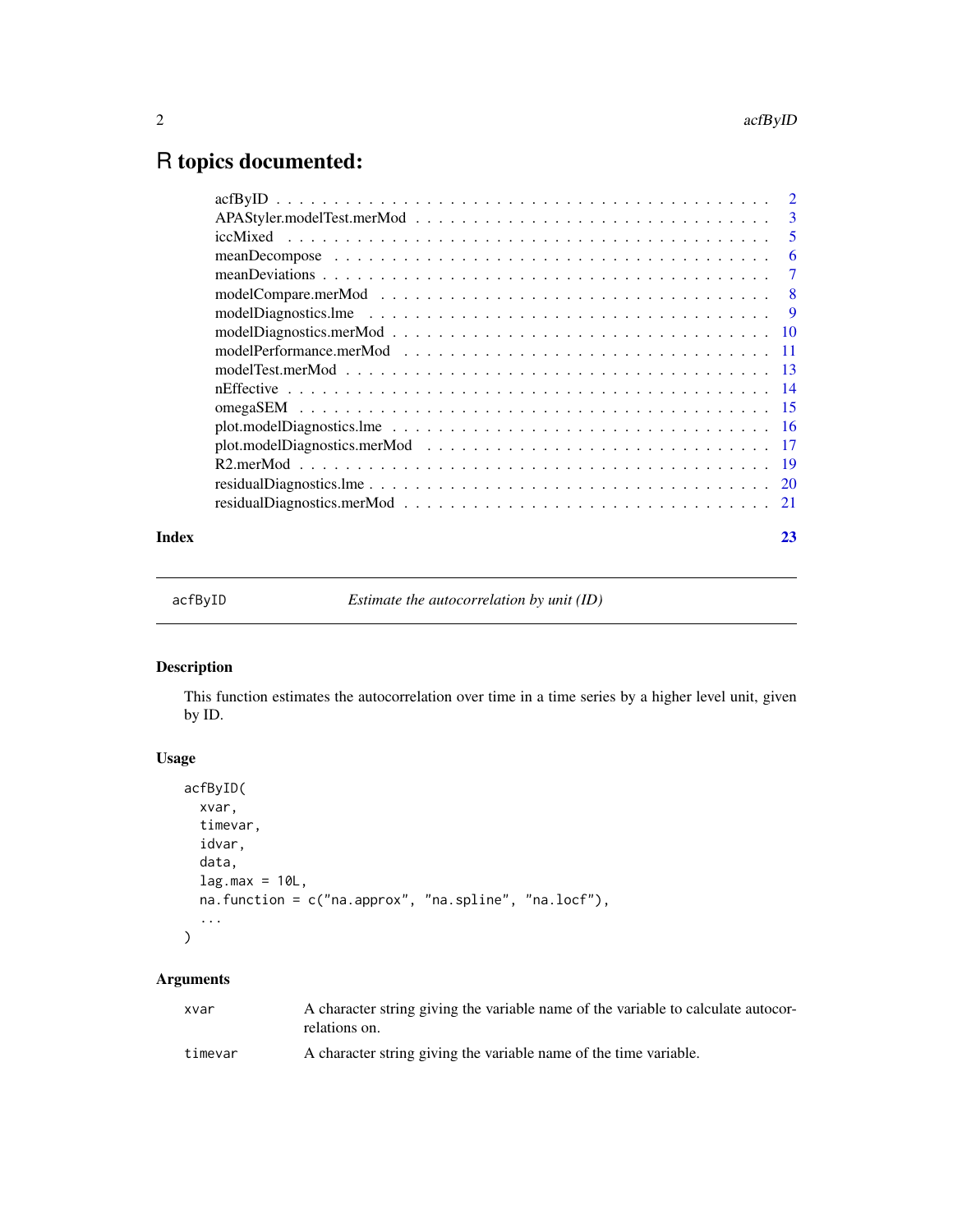<span id="page-2-0"></span>

| idvar       | A character string giving the variable name of the ID variable. Can be missing<br>if only one time series provided, in which case one will be created.                                                                                 |
|-------------|----------------------------------------------------------------------------------------------------------------------------------------------------------------------------------------------------------------------------------------|
| data        | A data table containing the variables used in the formula. This is a required<br>argument. If a data frame, it will silently coerce to a data table. If not a data table<br>or data. frame, it will attempt to coerce, with a message. |
| lag.max     | An integer of the maximum lag to estimate. Must be equal to or greater than the<br>number of observations for all IDs in the dataset.                                                                                                  |
| na.function | A character string giving the name of the function to use to address any missing<br>data. Functions come from the zoo package, and must be one of: "na.approx",<br>"na.spline", "na.locf".                                             |
| $\cdot$     | Additional arguments passed to zoo.                                                                                                                                                                                                    |

#### Value

A data.table of the estimated autocorrelations by ID and lag

#### Examples

```
## example 1
dat <- data.table::data.table(
 x = \sin(1:30),
 time = 1:30,
 id = 1acfByID("x", "time", "id", data = dat)
## example 2
dat2 <- data.table::data.table(
  x = c(sin(1:30), sin((1:30)/10)),time = c(1:30, 1:30),
  id = rep(1:2, each = 30))dat2$x[4] <- NA
res <- acfByID("x", "time", "id", data = dat2, na.function = "na.approx")
ggplot2::ggplot(res, ggplot2::aes(factor(Lag), AutoCorrelation)) +
  ggplot2::geom_boxplot()
## clean up
rm(dat, dat2, res)
```
APAStyler.modelTest.merMod

*Format results from a linear mixed model*

#### Description

Format results from a linear mixed model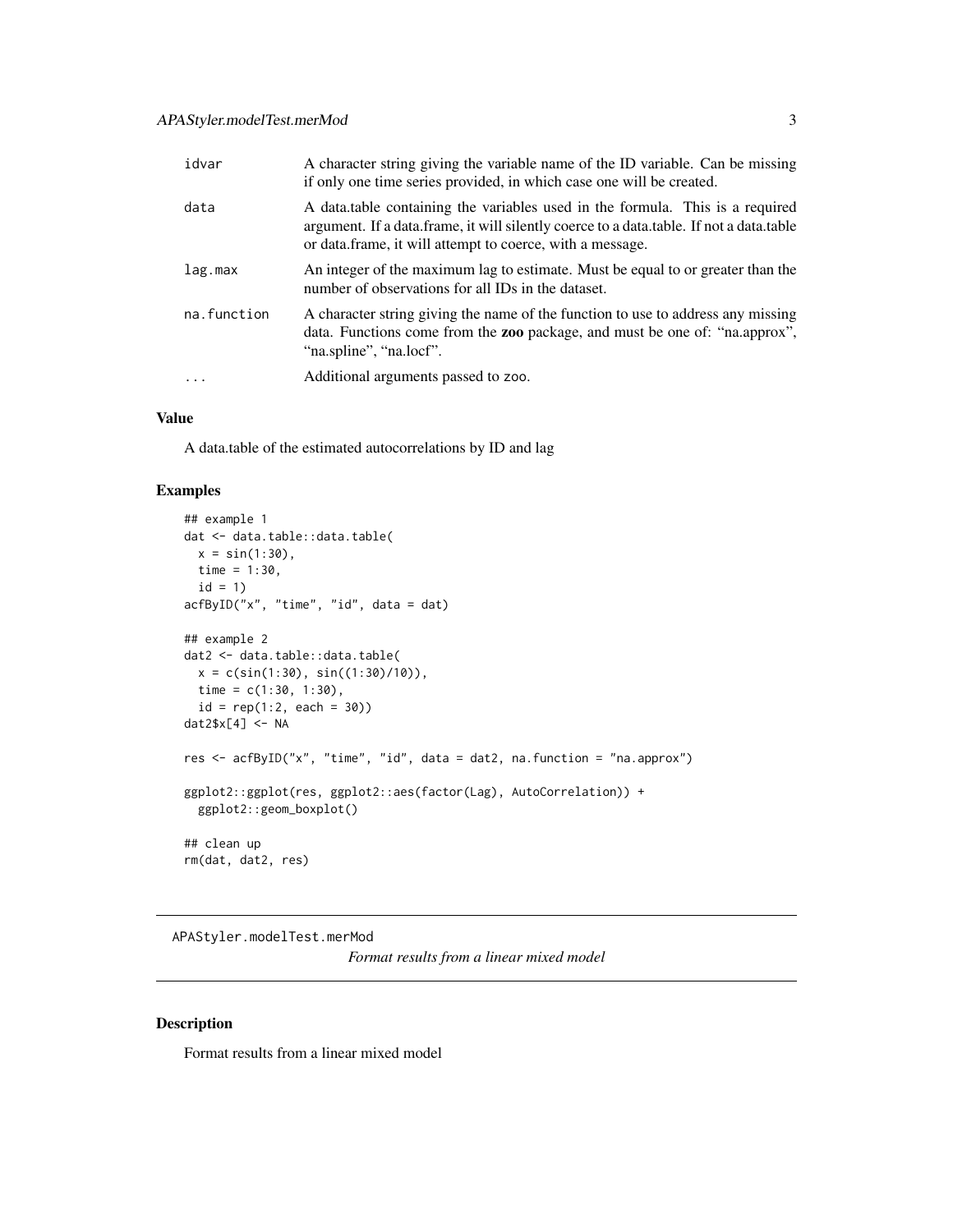#### Usage

```
## S3 method for class 'modelTest.merMod'
APAStyler(
  object,
  format = list(FixedEffects = c("%s%s [%s, %s]"), RandomEffects = c("%s",
    "%s [%s, %s]"), EffectSizes = c("%s/%s, %s")),
 digits = 2,
 pcontrol = list(digits = 3, stars = TRUE, includeP = FALSE, includeSign = FALSE,
    dropLeadingZero = TRUE),
  ...
\mathcal{L}
```
#### Arguments

| object   | A list of one (or more) models estimated from lmer                                                                                                                                                                                                                                          |
|----------|---------------------------------------------------------------------------------------------------------------------------------------------------------------------------------------------------------------------------------------------------------------------------------------------|
| format   | A list giving the formatting style to be used for the fixed effects, random effects,<br>and effect sizes. For the random effects, must be two options, one for when<br>the random effects do not have confidence intervals and one when the random<br>effects do have confidence intervals. |
| digits   | A numeric value indicating the number of digits to print. This is still in early im-<br>plementation stages and currently does not change all parts of the output (which<br>default to 2 decimals per APA style).                                                                           |
| pcontrol | A list controlling how p values are formatted.                                                                                                                                                                                                                                              |
|          | Additional arguments passed to confint. Notably nsime and boot type if the<br>bootstrap method is used.                                                                                                                                                                                     |

#### Value

a data table of character data

```
library(JWileymisc)
data(sleepstudy, package = "lme4")
m1 \leq -1me4::lmer(Reaction ~ Days + (1 + Days | Subject),
 data = sleepstudy)
m2 \le - lme4:: lmer(Reaction \sim Days + I(Days\textdegree{2}) + (1 + Days | Subject),
  data = sleepstudy)
testm1 <- modelTest(m1)
testm2 <- modelTest(m2)
APAStyler(testm1)
APAStyler(list(Linear = testm1, Quadratic = testm2))
APAStyler(testm1,
 format = list(FixedEffects = "%s, %s (%s, %s)",
```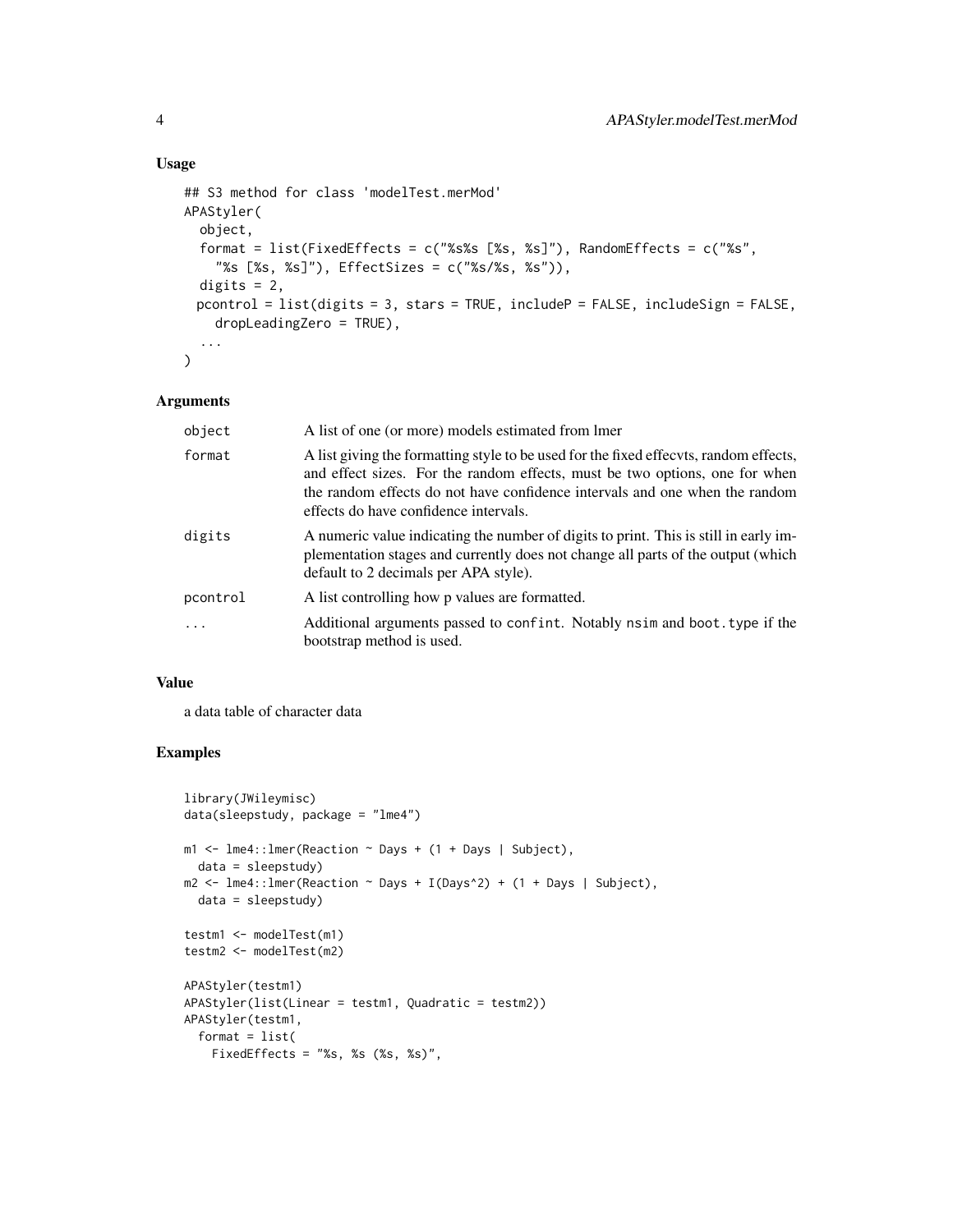#### <span id="page-4-0"></span>iccMixed 5

```
RandomEffects = c("%s", "%s (%s, %s)"),
    EffectSizes = "%s, %s; %s"),
  pcontrol = list(digits = 3, stars = FALSE,
                  includeP = TRUE, includeSign = TRUE,
                  dropLeadingZero = TRUE))
testm1 <- modelTest(m1, method = "profile")
testm2 <- modelTest(m2, method = "profile")
APAStyler(testm1)
APAStyler(list(Linear = testm1, Quadratic = testm2))
APAStyler(testm1,
  format = list(FixedEffects = "%s, %s (%s, %s)",
   RandomEffects = c("%s", "%s (%s, %s)"),
   EffectSizes = "%s, %s; %s"),
  pcontrol = list(digits = 3, stars = FALSE,
                  includeP = TRUE, includeSign = TRUE,
                  dropLeadingZero = TRUE))
```

```
rm(m1, m2, testm1, testm2)
```
iccMixed *Intraclass Correlation Coefficient (ICC) from Mixed Models*

#### Description

This function estimates the ICC from mixed effects models estimated using lme4.

#### Usage

```
iccMixed(dv, id, data, family = c("gaussian", "binomial"))
```
#### Arguments

| dv     | A character string giving the variable name of the dependent variable.                                                                                                                                                                 |  |
|--------|----------------------------------------------------------------------------------------------------------------------------------------------------------------------------------------------------------------------------------------|--|
| id     | A character vector of length one or more giving the ID variable(s). Can be more<br>than one.                                                                                                                                           |  |
| data   | A data table containing the variables used in the formula. This is a required<br>argument. If a data.frame, it will silently coerce to a data.table. If not a data.table<br>or data. frame, it will attempt to coerce, with a message. |  |
| family | A character vector giving the family to use for the model. Currently only sup-<br>ports "gaussian" or "binomial".                                                                                                                      |  |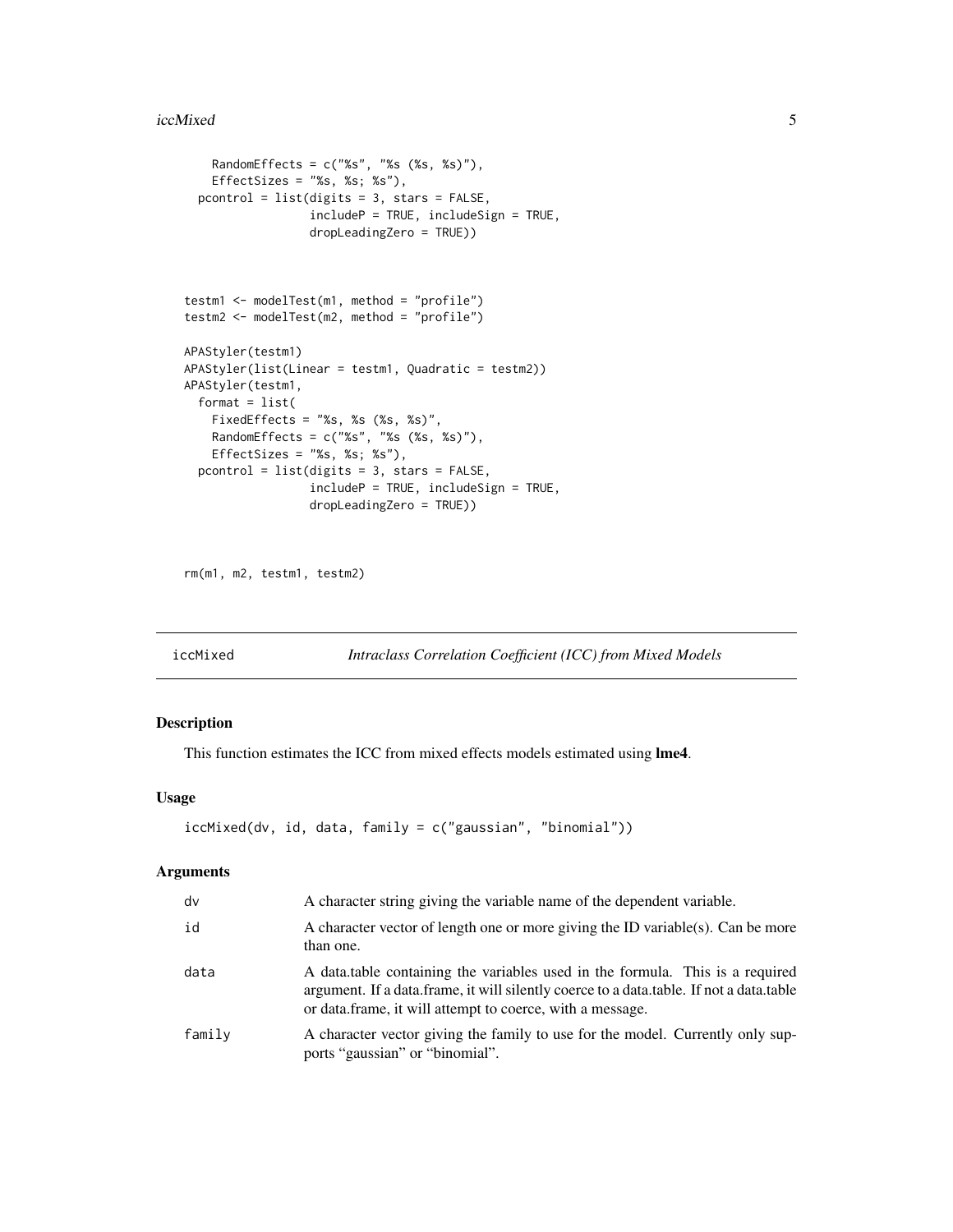#### <span id="page-5-0"></span>Value

A data table of the ICCs

#### References

For details, see Campbell, M. K., Mollison, J., and Grimshaw, J. M. (2001) <doi:10.1002/1097- 0258(20010215)20:3 "Cluster trials in implementation research: estimation of intracluster correlation coefficients and sample size."

#### Examples

```
iccMixed("mpg", "cyl", mtcars)
iccMixed("mpg", "cyl", data.table::as.data.table(mtcars))
iccMixed("mpg", "cyl", data.table::as.data.table(mtcars), family = "gaussian")
iccMixed("mpg", c("cyl", "am"), data.table::as.data.table(mtcars))
iccMixed("am", "cyl", data.table::as.data.table(mtcars), family = "binomial")
```

```
meanDecompose Mean decomposition of a variable by group(s)
```
#### Description

This function decomposes a variable in a long data set by grouping factors, such as by ID. If multiple grouping factors are listed, the decomposition is in order from left to right. Residuals from the lowest level are returned.

#### Usage

```
meanDecompose(formula, data)
```
#### Arguments

| formula | A formula of the variables to be used in the analysis. Should have the form:<br>variable $\sim$ grouping factors. |
|---------|-------------------------------------------------------------------------------------------------------------------|
| data    | A data table or data frame containing the variables used in the formula. This is<br>a required argument.          |

#### Value

A list of data tables with the means or residuals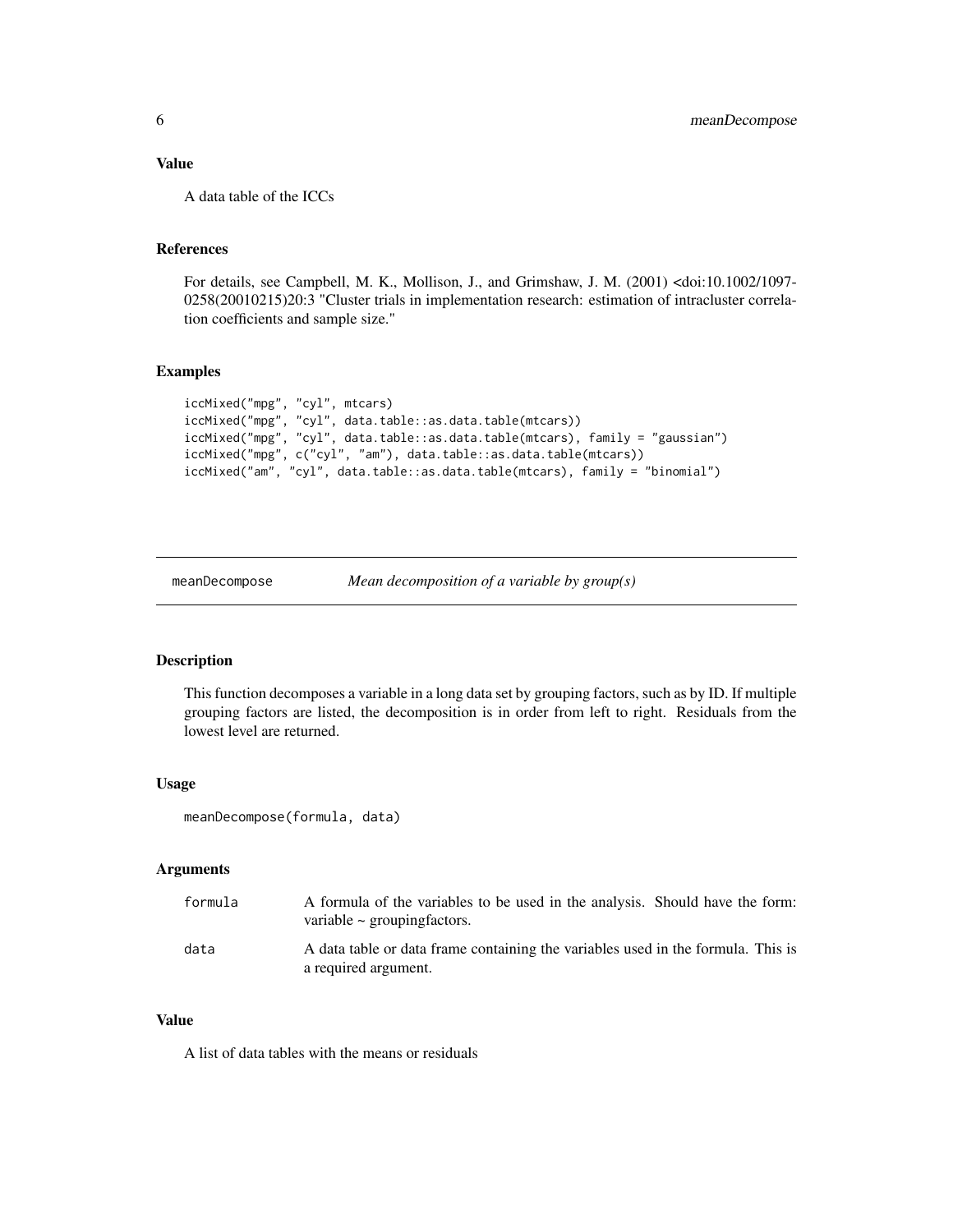#### <span id="page-6-0"></span>meanDeviations 7

#### Examples

```
meanDecompose(mpg \sim vs, data = mtcars)
meanDecompose(mpg \sim vs + cyl, data = mtcars)
## Example plotting the results
tmp <- meanDecompose(Sepal.Length ~ Species, data = iris)
do.call(cowplot::plot_grid, c(lapply(names(tmp), function(x) {
  plot(JWileymisc::testDistribution(tmp[[x]]$X), plot = FALSE, varlab = x)$Density
}), ncol = 1))
rm(tmp)
```
meanDeviations *Function to calculate the mean and deviations from mean*

#### Description

Tiny helper function to calculate the mean and deviations from the mean, both returned as a list. Works nicely with data.table to calculate a between and within variable.

#### Usage

meanDeviations(x, na.rm = TRUE)

#### Arguments

| $\mathsf{x}$ | A vector, appropriate for the mean function.                   |
|--------------|----------------------------------------------------------------|
| na.rm        | A logical, whether to remove missing or not. Defaults to TRUE. |

#### Value

A list of the mean (first element) and deviations from the mean (second element).

```
## simple example showing what it does
meanDeviations(1:10)
## example use case, applied to a data.table
library(data.table)
d <- as.data.table(iris)
d[, c("BSepal.Length", "WSepal.Length") := meanDeviations(Sepal.Length),
  by = Species]
str(d)
rm(d)
```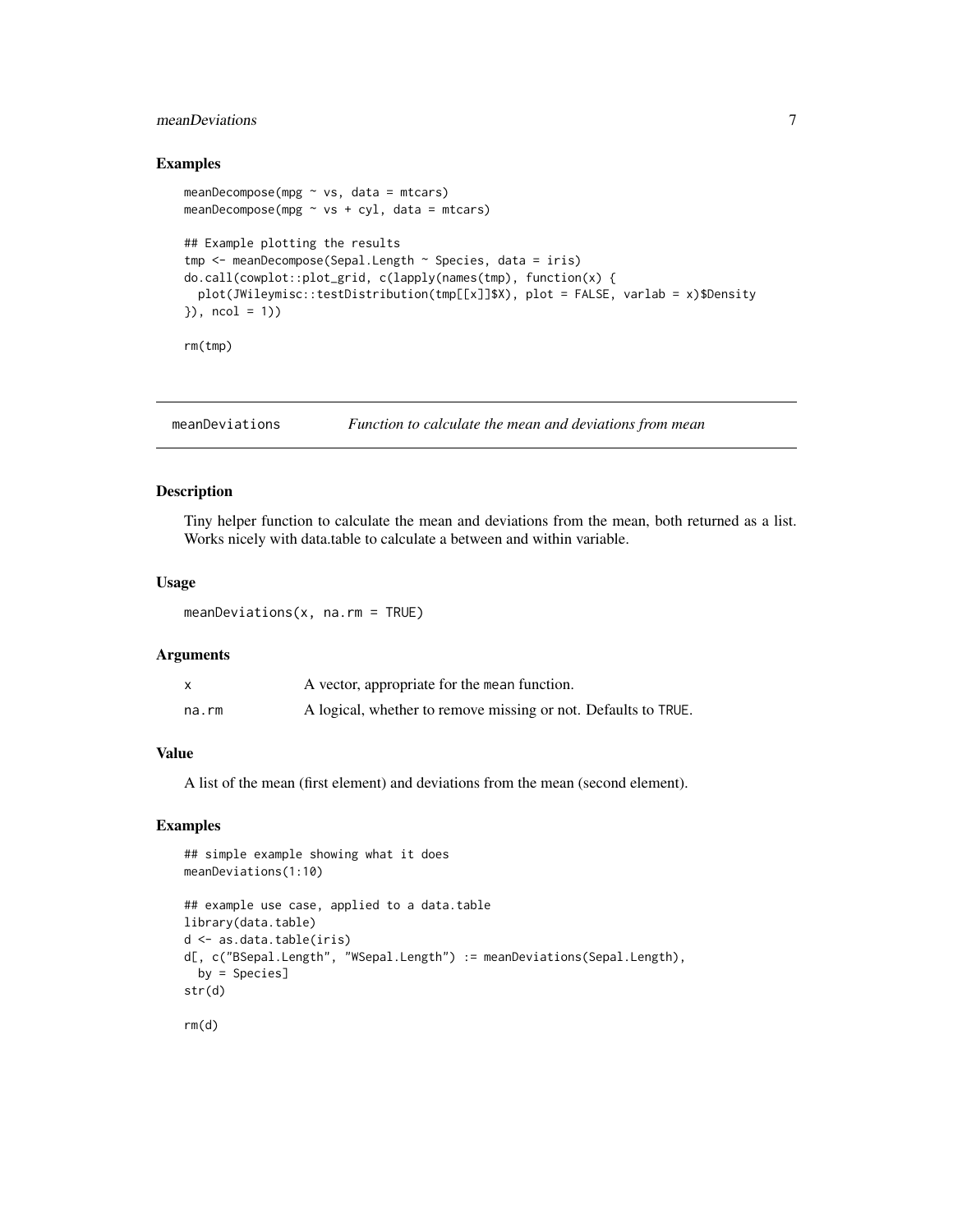<span id="page-7-0"></span>modelCompare.merMod *Compare two lmer models*

#### **Description**

This function provides fit statistics and effect sizes for model comparisons. The models must be nested.

#### Usage

## S3 method for class 'merMod' modelCompare(model1, model2, ...)

#### Arguments

| model1                  | A model estimated by lmer.                                              |
|-------------------------|-------------------------------------------------------------------------|
| model2                  | A model estimated by lmer.                                              |
| $\cdot$ $\cdot$ $\cdot$ | Additional arguments, not currently used but included to match generic. |

#### Value

a data table with the fit indices for each model and comparing models to each other.

#### References

For estimating the marginal and conditional R-squared values, see: Nakagawa, S. and Schielzeth, H. (2013). A general and simple method for obtaining R2 from generalized linear mixed-effects models. Methods in Ecology and Evolution, 4(2), 133-142. as well as: Johnson, P. C. (2014). Extension of Nakagawa & Schielzeth's R2GLMM to random slopes models. Methods in Ecology and Evolution, 5(9), 944-946.

```
library(JWileymisc)
data(aces_daily, package = "JWileymisc")
m1 <- lme4::lmer(PosAff ~ STRESS + (1 + STRESS | UserID),
  data = aces_daily)
m2 <- lme4::lmer(PosAff ~ STRESS + (1 | UserID),
  data = \text{aces\_daily}m3 \le - lme4::lmer(PosAff \sim STRESS + Female + (1 | UserID),
  data = \text{aces\_daily}modelCompare(m1, m2)
modelCompare(m2, m3)
rm(m1, m2, m3)
```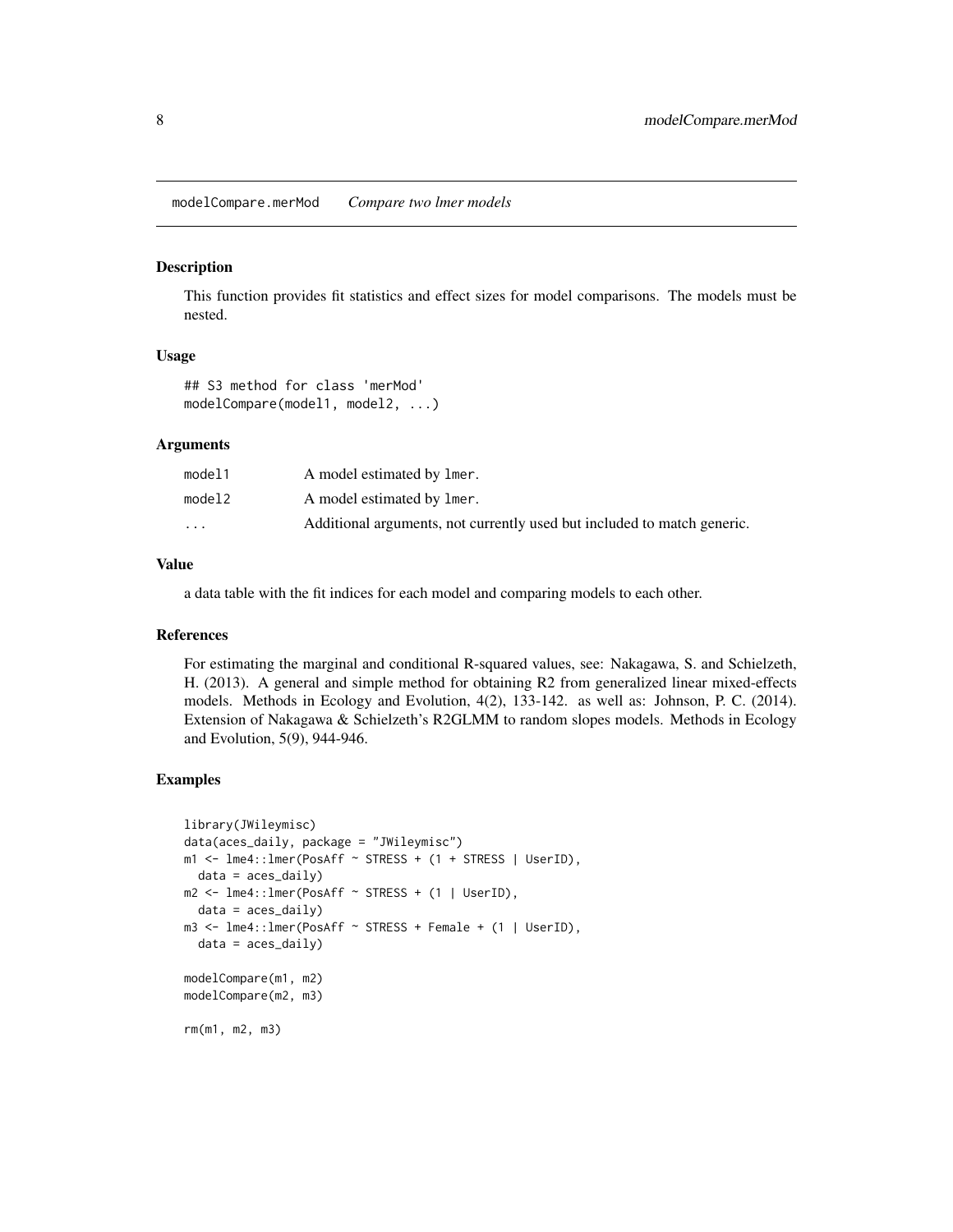<span id="page-8-0"></span>modelDiagnostics.lme *modelDiagnostics method for lme objects*

#### Description

This function creates a number of diagnostics for lme models.

#### Usage

```
## S3 method for class 'lme'
modelDiagnostics(
 object,
 ev.perc = 0.001,
  robust = FALSE,
 distr = "normal",
  standardized = TRUE,
  ...
)
```
#### Arguments

| object       | A fitted model object of class lme.                                                                                                                                                      |
|--------------|------------------------------------------------------------------------------------------------------------------------------------------------------------------------------------------|
| ev.perc      | A real number between 0 and 1 indicating the proportion of the theoretical dis-<br>tribution beyond which values are considered extreme values (possible outliers).<br>Defaults to .001. |
| robust       | Whether to use robust mean and standard deviation estimates for normal distri-<br>bution                                                                                                 |
| distr        | A character string given the assumed distribution. Passed on to test Distribution.<br>Defaults to "normal".                                                                              |
| standardized | A logical whether to use standardized pearson residuals. Defaults to TRUE gen-<br>erally where possible but may depend on method.                                                        |
| $\ddots$     | Additional arguments, not currently used.                                                                                                                                                |
|              |                                                                                                                                                                                          |

#### Value

A logical (is.modelDiagnostics) or a modelDiagnostics object (list) for as.modelDiagnostics and modelDiagnostics.

```
library(JWileymisc)
sleep[1,1] <- NA
m <- nlme::lme(extra ~ group, data = sleep,
random = \sim 1 | ID, na.action = "na.omit")
```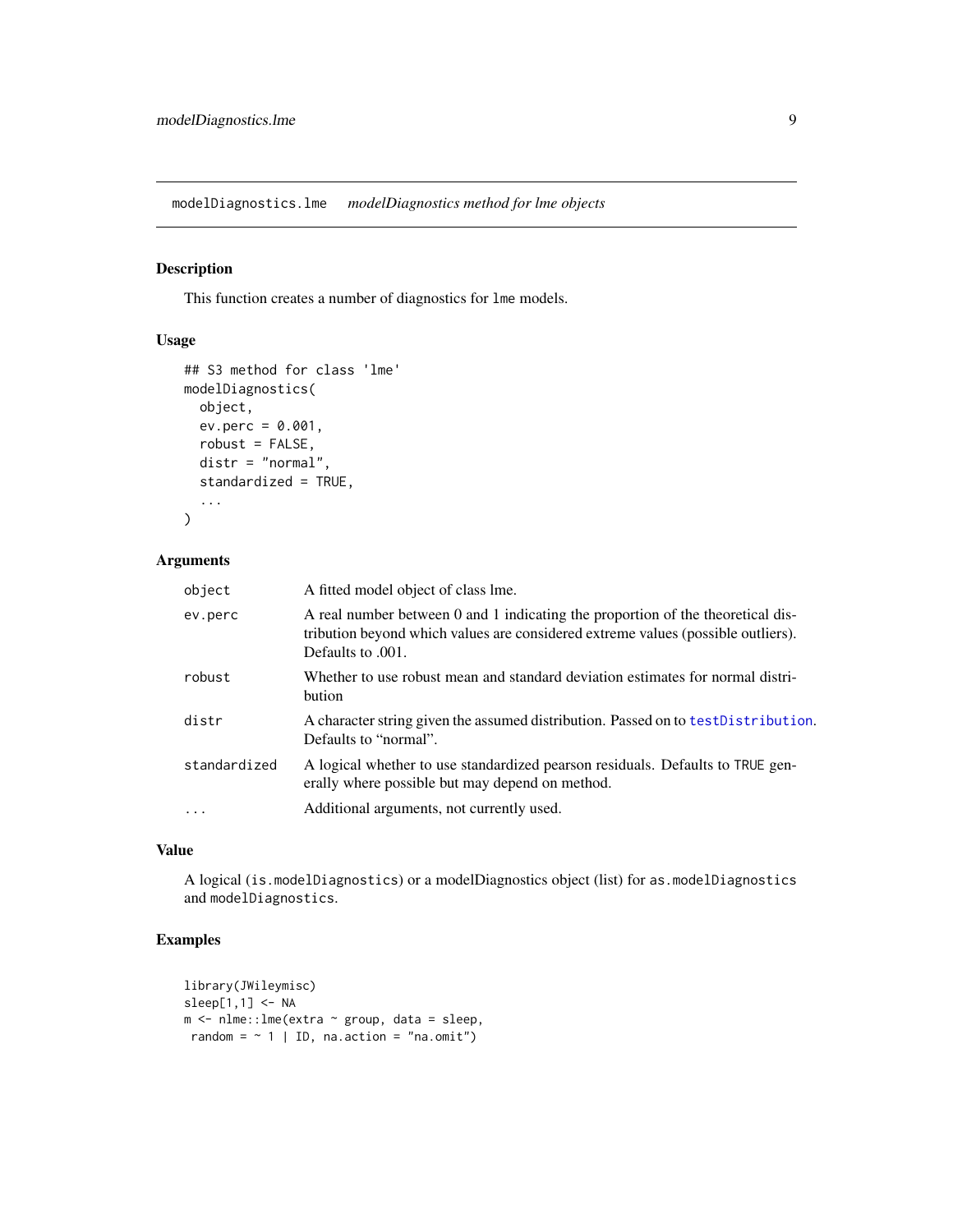```
md <- modelDiagnostics(m, ev.perc = .1)
 md$extremeValues
 plot(md)
data(aces_daily, package = "JWileymisc")
m <- nlme::lme(PosAff ~ STRESS, data = aces_daily,
  random = \sim 1 + STRESS | UserID, na.action = "na.omit")
md <- modelDiagnostics(m, ev.perc = .001)
md$extremeValues
plot(md)
m \le - nlme:: lme(extra \sim 1, data = sleep, random = \sim 1 | ID/group,
  na.action = "na.omit")
md <- modelDiagnostics(m, ev.perc = .1)
md$extremeValues
plot(md)
rm(m, md, sleep)
```
modelDiagnostics.merMod

```
modelDiagnostics method for merMod objects
```
#### Description

This function creates a number of diagnostics for merMod models.

#### Usage

```
## S3 method for class 'merMod'
modelDiagnostics(
 object,
 ev.perc = 0.001,
  robust = FALSE,
 distr = "normal",
  standardized = TRUE,
  ...
\mathcal{L}
```
#### Arguments

| object  | A fitted model object, either of class merMod from the lme4 package or mer-                                                                                         |
|---------|---------------------------------------------------------------------------------------------------------------------------------------------------------------------|
|         | ModLmerTest from the ImerTest package.                                                                                                                              |
| ev.perc | A real number between 0 and 1 indicating the proportion of the theoretical dis-<br>tribution beyond which values are considered extreme values (possible outliers). |
|         | Defaults to .001.                                                                                                                                                   |

<span id="page-9-0"></span>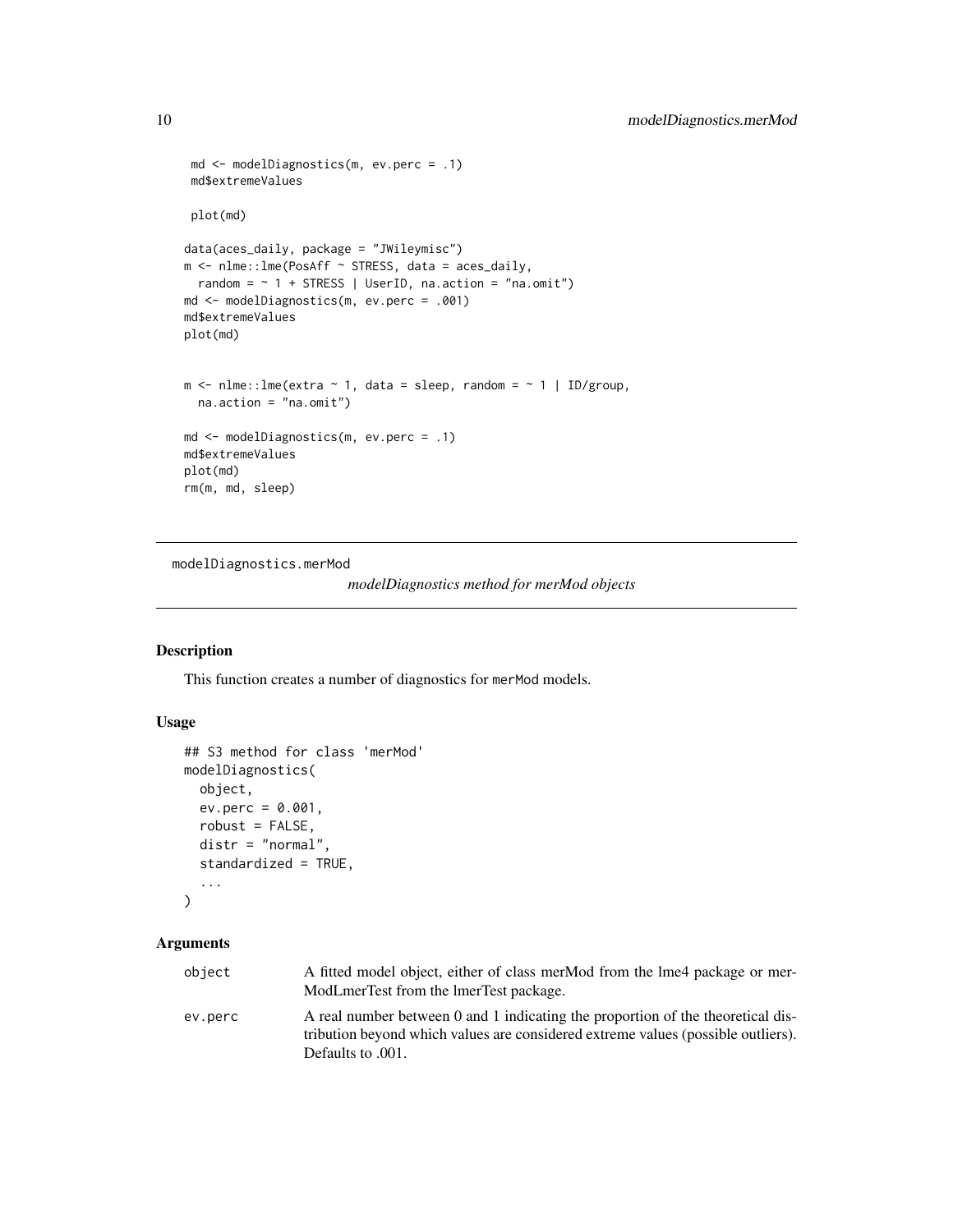<span id="page-10-0"></span>

| robust       | Whether to use robust mean and standard deviation estimates for normal distri-<br>bution                                |
|--------------|-------------------------------------------------------------------------------------------------------------------------|
| distr        | A character string given the assumed distribution. Passed on to test Distribution.<br>Defaults to "normal".             |
| standardized | A logical whether to use standardized residuals. Defaults to TRUE generally<br>where possible but may depend on method. |
|              | Additional arguments, not currently used.                                                                               |

#### Value

A logical (is.modelDiagnostics) or a modelDiagnostics object (list) for as.modelDiagnostics and modelDiagnostics.

#### Examples

```
library(JWileymisc)
sleep[1,1] < -NAm \le - lme4:: lmer(extra \sim group + (1 | ID), data = sleep)
md <- modelDiagnostics(m, ev.perc = .1)
md$extremeValues
class(md)
plot(md)
data(aces_daily, package = "JWileymisc")
m \leq 1me4::lmer(PosAff \sim STRESS + (1 + STRESS | UserID), data = aces_daily)
md <- modelDiagnostics(m, ev.perc = .1)
# gm1 <- lme4::glmer(cbind(incidence, size - incidence) ~ period + (1 | herd),
# data = lme4::cbpp, family = binomial)
# modelDiagnostics(gm1) ## should be an error
```
rm(m, md, sleep)

modelPerformance.merMod

*modelPerformance method for merMod objects*

#### Description

For pseudo R2 by cluster, the squared correlation between observed and predicted values for each cluster unit is returned. For the overall model, the marginal and conditional R2 are calculated as described in the references.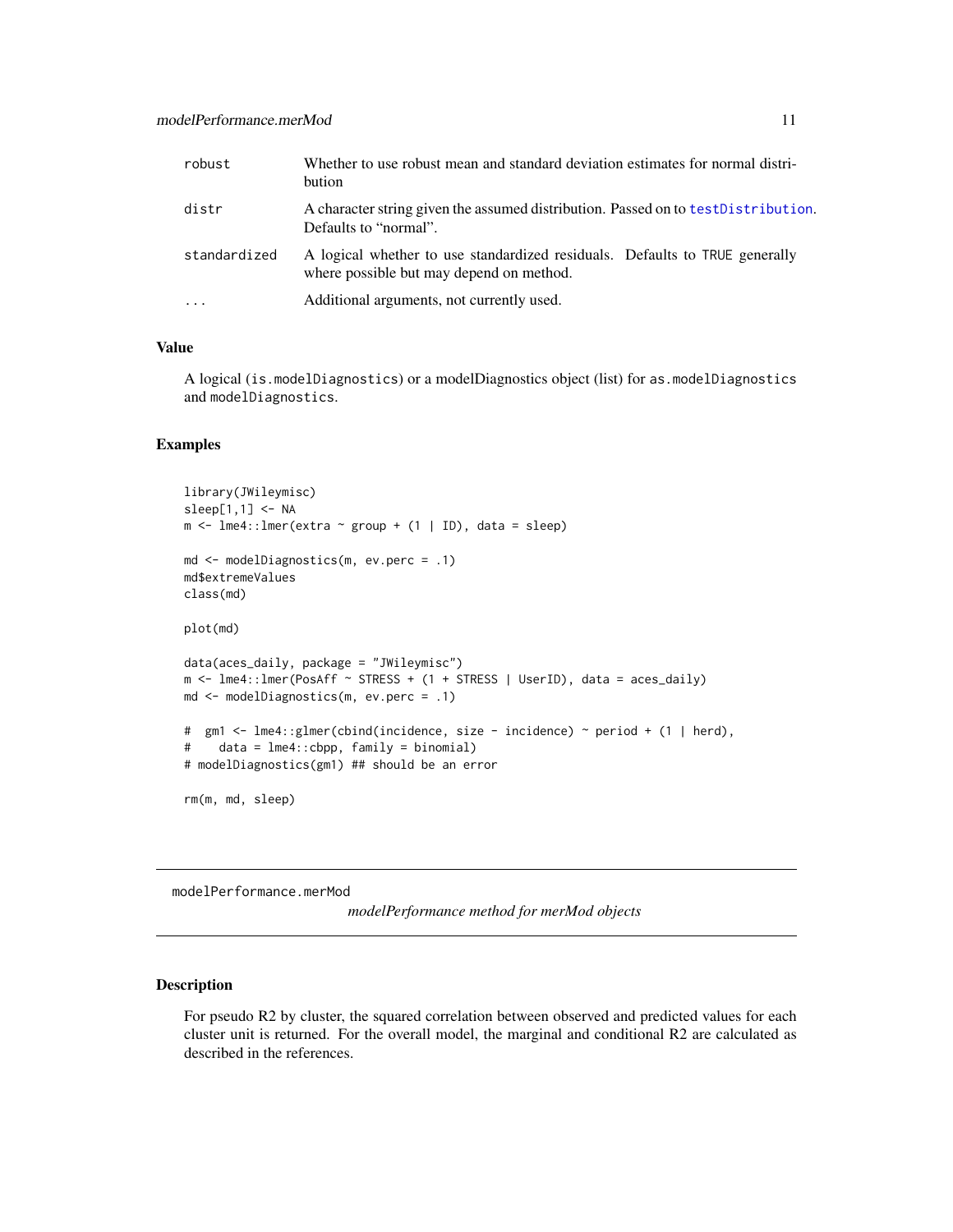#### Usage

```
## S3 method for class 'merMod'
modelPerformance(object, ...)
```
#### Arguments

| object   | A model from lmer.                        |
|----------|-------------------------------------------|
| $\cdots$ | Additional arguments, not currently used. |

#### Value

a named vector with the marginal and conditional R2 values, if CLUSTER = FALSE, otherwise, a data table with the pseudo R2 for each cluster unit. A list with a data.table with the following elements:

Model A character string indicating the model type, here merMod

Estimator A character string indicating whether the model was estimated with REML or ML

N Obs The number of observations

- N\_Groups A character string indicating the number of unique units in each grouping/clustering variable.
- AIC Akaike Information Criterion
- BIC Bayesian Information Criterion

LL log likelihood

LLDF log likelihood degrees of freedom

Sigma Residual standard deviation

MarginalR2 in sample variance explained by the fixed effects

ConditionalR2 in sample variance explained by the fixed and random effects

MarginalF<sub>2</sub> Cohen's F<sub>2</sub> effect size R<sub>2</sub> / (1 - R<sub>2</sub>) based off the Marginal R<sub>2</sub>

ConditionalF2 Cohen's F2 effect size R2 / (1 - R2) based off the Conditional R2

#### References

For estimating the marginal and conditional R-squared values, see: Nakagawa, S. and Schielzeth, H. (2013) <doi:10.1111/j.2041-210x.2012.00261.x> "A general and simple method for obtaining R2 from generalized linear mixed-effects models" and also: Johnson, P. C. (2014) <doi:10.1111/2041- 210X.12225> "Extension of Nakagawa & Schielzeth's R2GLMM to random slopes models"

```
library(JWileymisc)
data(aces_daily, package = "JWileymisc")
m1 \le - lme4::lmer(PosAff \sim 1 + (1 | UserID),data = \text{aces\_daily}modelPerformance(m1)
```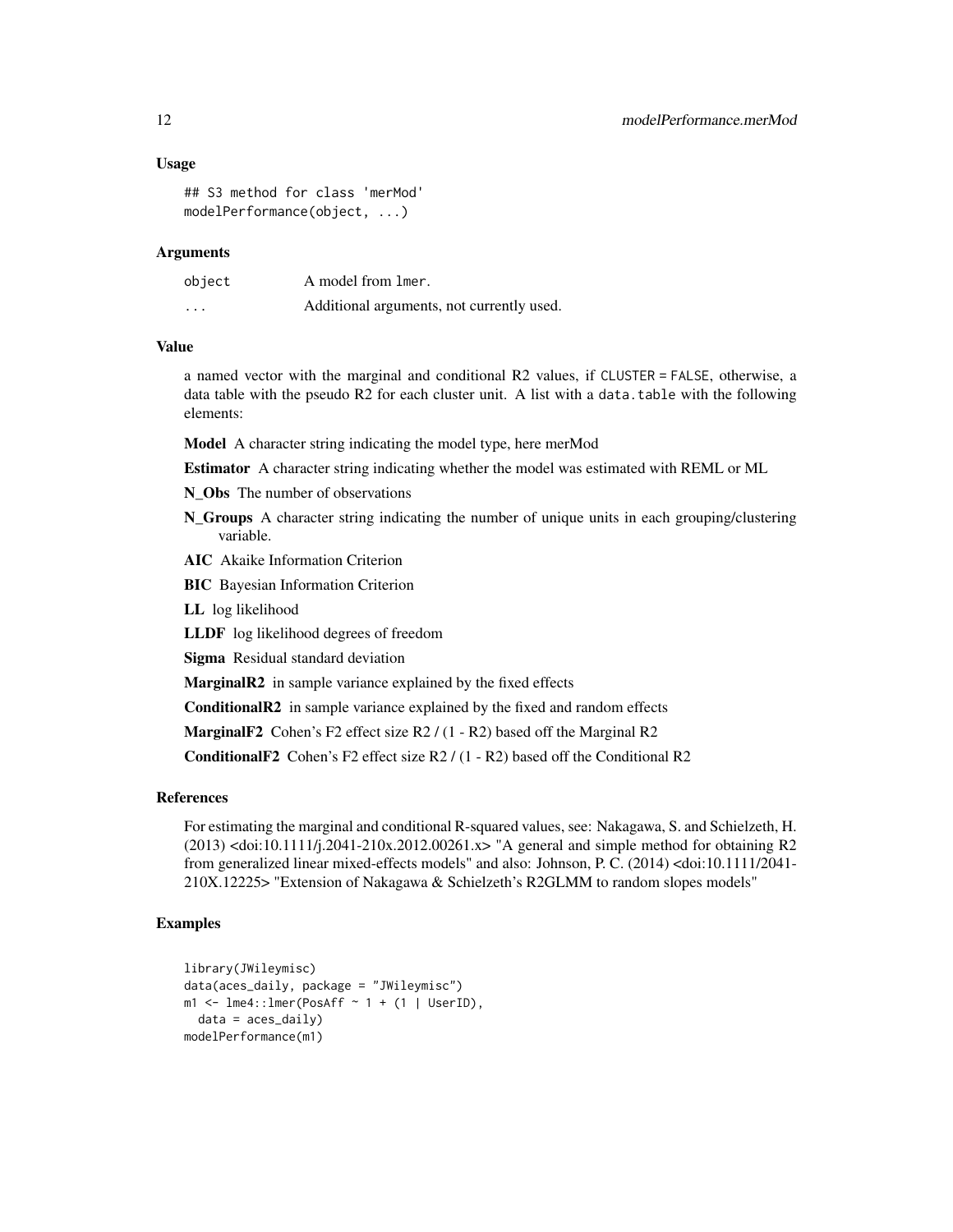```
m1 <- lme4::lmer(PosAff ~ STRESS + (1 + STRESS | UserID),
  data = \text{aces\_daily}modelPerformance(m1)
rm(m1)
```
modelTest.merMod *estimate detailed results per variable and effect sizes for both fixed and random effects from lmer models*

#### Description

This function extends the current drop1 method for merMod class objects from the lme4 package. Where the default method to be able to drop both fixed and random effects at once.

#### Usage

```
## S3 method for class 'merMod'
modelTest(object, method = c("Wald", "profile", "boot"), control, ...)
```
#### **Arguments**

| object   | A merMod class object, the fitted result of lmer.                                                                     |
|----------|-----------------------------------------------------------------------------------------------------------------------|
| method   | A character vector indicating the types of confidence intervals to calculate. One<br>of "Wald", "profile", or "boot". |
| control  | A lmerControl() results used to control how models are estimated when up-<br>dating.                                  |
| $\cdots$ | Additional arguments passed to confint                                                                                |
|          |                                                                                                                       |

#### Details

At the moment, the function is aimed to lmer models and has very few features for glmer or nlmer models. The primary motivation was to provide a way to provide an overall test of whether a variable "matters". In multilevel data, a variable may be included in both the fixed and random effects. To provide an overall test of whether it matters requires jointly testing the fixed and random effects. This also is needed to provide an overall effect size.

The function works by generating a formula with one specific variable or "term" removed at all levels. A model is then fit on this reduced formula and compared to the full model passed in. This is a complex operation for mixed effects models for several reasons. Firstly, R has no default mechanism for dropping terms from both the fixed and random portions. Secondly, mixed effects models do not accomodate all types of models. For example, if a model includes only a random slope with no random intercept, if the random slope was dropped, there would be no more random effects, and at that point, lmer or glmer will not run the model. It is theoretically possible to instead fit the model using lm or glm but this becomes more complex for certain model comparisons and calculations and is not currently implemented. Marginal and conditional R2 values are calculated for each term, and these are used also to calculate something akin to an f-squared effect size.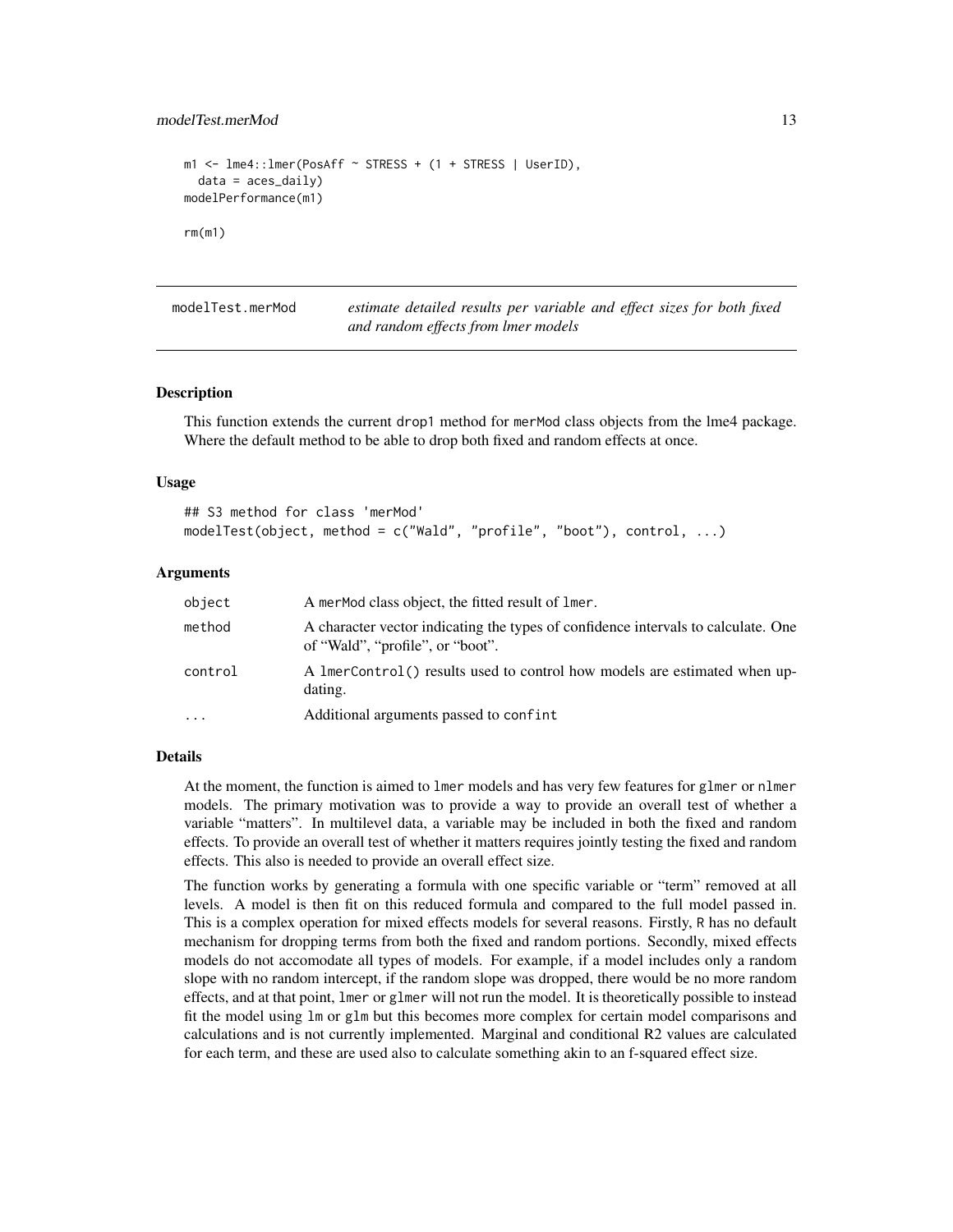This is a new function and it is important to carefully evaluate the results and check that they are accurate and that they are sensible. Check accuracy by viewing the model formulae for each reduced model and checking that those are indeed accurate. In terms of checking whether a result is sensible or not, there is a large literature on the difficulty interpretting main effect tests in the presence of interactions. As it is challenging to detect all interactions, especially ones that are made outside of R formulae, all terms are tested. However, it likely does not make sense to report results from dropping a main effect but keeping the interaction term, so present and interpret these with caution.

#### Examples

```
## these examples are slow to run
library(JWileymisc)
m1 \le - \text{Im}e4::\text{Imer}(extra \sim \text{group} + (1 | \text{ID}),data = sleep, REML=FALSE)
modelTest(m1)
data(aces_daily, package = "JWileymisc")
strictControl <- lme4::lmerControl(optCtrl = list(
   algorithm = "NLOPT_LN_NELDERMEAD",
   xtol_abs = 1e-10,
   ftol_abs = 1e-10)m1 <- lme4::lmer(NegAff ~ STRESS + (1 + STRESS | UserID),
  data = aces_daily,
  control = strictControl)
modelTest(m1, method = "profile")
m2 <- lme4::lmer(NegAff ~ STRESS + I(STRESS^2) + (1 + STRESS | UserID),
  data = aces_daily, control = strictControl)
## might normally use more bootstraps but keeping low for faster run
modelTest(m2, method = "boot", nsim = 100)
```

| nEffective |  |  |  | Estimate the effective sample size from longitudinal data |
|------------|--|--|--|-----------------------------------------------------------|
|------------|--|--|--|-----------------------------------------------------------|

#### Description

This function estimates the (approximate) effective sample size.

#### Usage

```
nEffective(n, k, icc, dv, id, data, family = c("gaussian", "binomial"))
```
<span id="page-13-0"></span>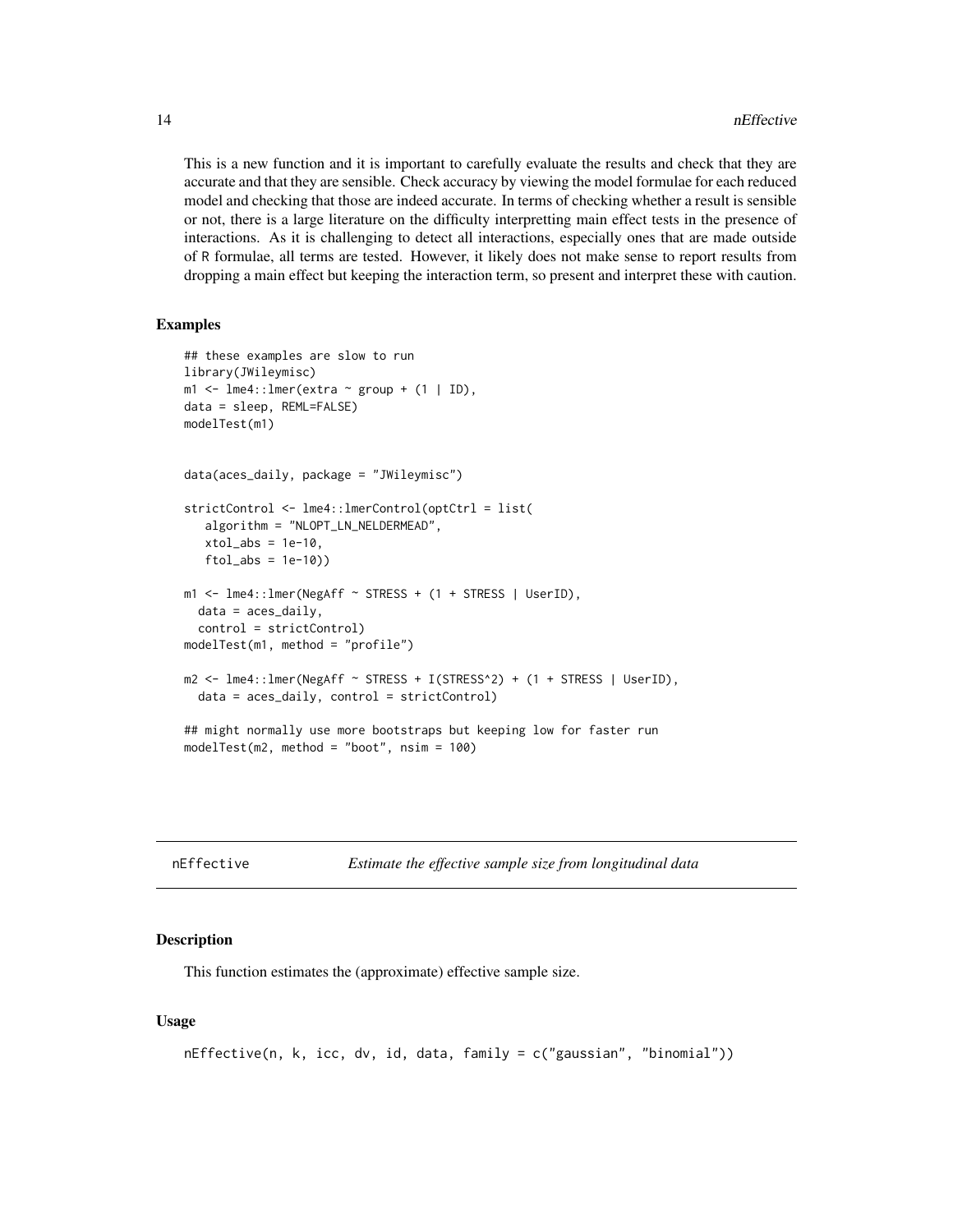#### <span id="page-14-0"></span>omegaSEM 15

#### Arguments

| n      | The number of unique/indepedent units of observation                                                                                                                                                                                  |
|--------|---------------------------------------------------------------------------------------------------------------------------------------------------------------------------------------------------------------------------------------|
| k      | The (average) number of observations per unit                                                                                                                                                                                         |
| icc    | The estimated ICC. If missing, will estimate (and requires that the family argu-<br>ment be correctly specified).                                                                                                                     |
| dv     | A character string giving the variable name of the dependent variable.                                                                                                                                                                |
| id     | A character vector of length one giving the ID variable.                                                                                                                                                                              |
| data   | A data table containing the variables used in the formula. This is a required<br>argument. If a data frame, it will silently coerce to a data table. If not a data table<br>or data.frame, it will attempt to coerce, with a message. |
| family | A character vector giving the family to use for the model. Currently only sup-<br>ports "gaussian" or "binomial".                                                                                                                     |

#### Value

A data.table including the effective sample size.

#### References

For details, see Campbell, M. K., Mollison, J., and Grimshaw, J. M. (2001) <doi:10.1002/1097- 0258(20010215)20:3 "Cluster trials in implementation research: estimation of intracluster correlation coefficients and sample size."

#### Examples

## example where n, k, and icc are estimated from the data ## provided, partly using iccMixed function  $nEffective(dv = "mpg", id = "cyl", data = mtcars)$ 

## example where n, k, and icc are known (or being 'set') ## useful for sensitivity analyses  $nEffective(n = 60, k = 10, icc = .6)$ 

omegaSEM *Calculate multilevel omega reliability*

#### Description

This function uses multilevel structural equation modelling to calculate between and within reliability using coefficient omega.

#### Usage

omegaSEM(items, id, data, savemodel = FALSE)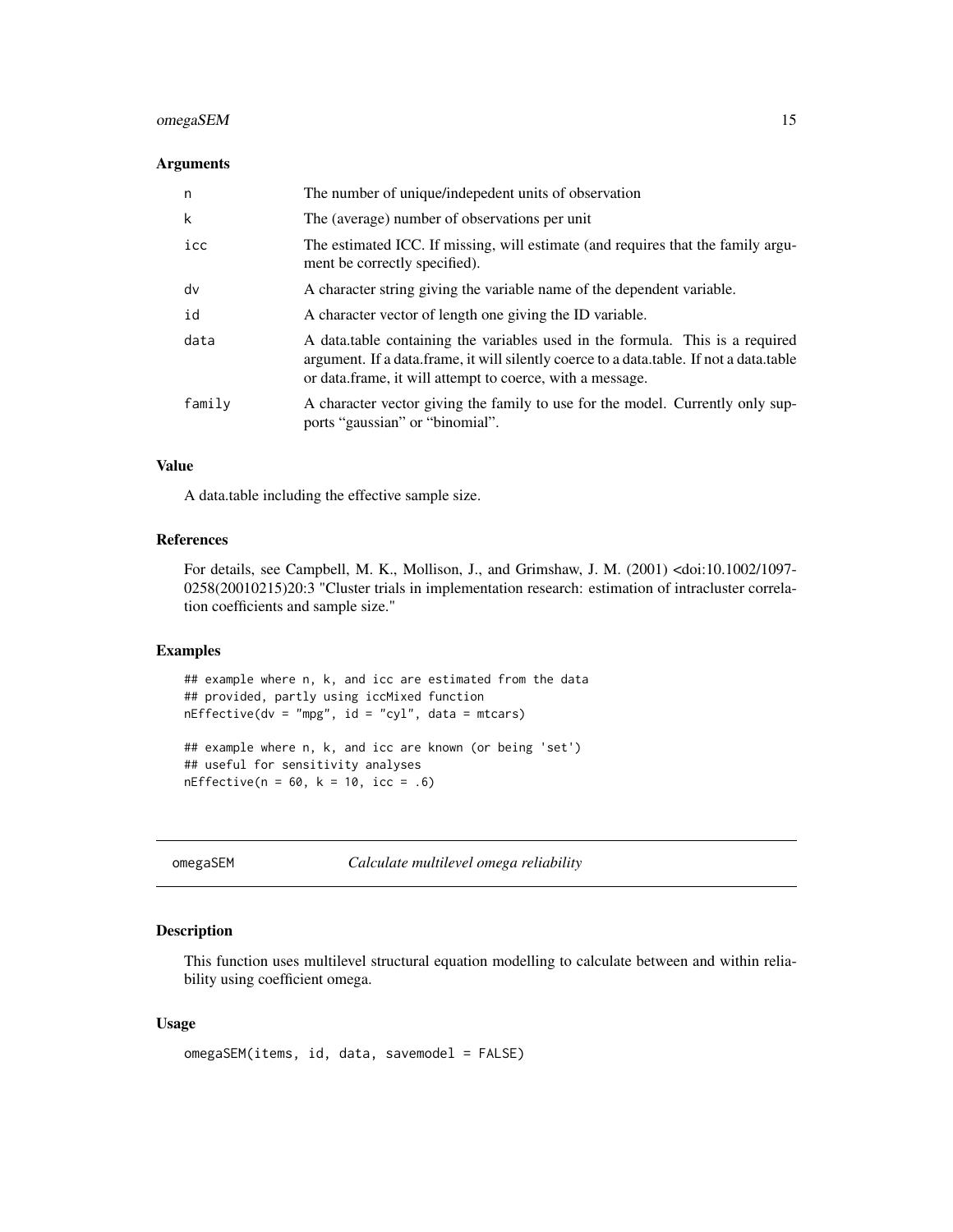#### <span id="page-15-0"></span>**Arguments**

| items     | A character vector giving the variables that map to the items in the scale. Note<br>that these should be reverse scored prior to running this function.        |
|-----------|----------------------------------------------------------------------------------------------------------------------------------------------------------------|
| id        | A character string giving the name of the variable that indicates which rows of<br>the dataset belong to the same person or group for the multilevel analysis. |
| data      | A data table or data frame to be used for analysis.                                                                                                            |
| savemodel | A logical value indicating whether the underlying model should be saved and<br>returned. Defaults to FALSE.                                                    |

#### Value

a list with two elements, the first, "Results" contains the estimates for coefficient omega at the within and between level. The next element, "Fit" contains the entire fitted model from lavaan, if  $s$ avemode $l$  = TRUE.

#### References

Geldhof, G. J., Preacher, K. J., & Zyphur, M. J. (2014) <doi:10.1037/a0032138> "Reliability estimation in a multilevel confirmatory factor analysis framework"

#### Examples

```
data(aces_daily, package = "JWileymisc")
omegaSEM(
  items = c("COPEPrb", "COPEPrc", "COPEExp"),
  id = "UserID",
  data = \text{aces\_daily},
  savemodel = FALSE)
```
plot.modelDiagnostics.lme *Plot Diagnostics for an lme model*

#### **Description**

This function creates a number of diagnostic plots from lme models.

#### Usage

```
## S3 method for class 'modelDiagnostics.lme'
plot(x, y, plot = TRUE, ask = TRUE, ncol = 1, nrow = 1, ...)
```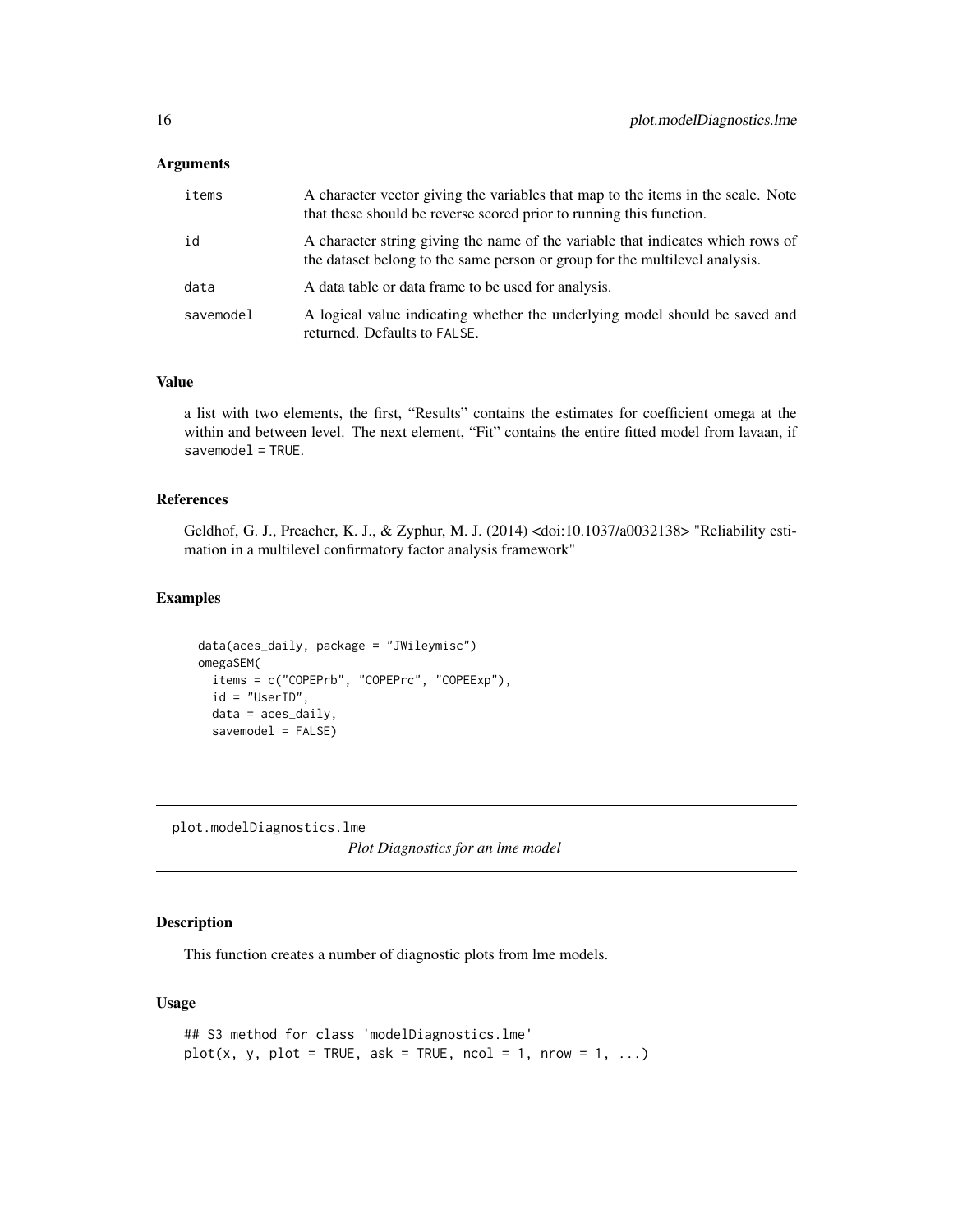#### <span id="page-16-0"></span>Arguments

| $\mathsf{x}$ | A fitted model object from lme().                                                              |
|--------------|------------------------------------------------------------------------------------------------|
| y            | Included to match the generic. Not used.                                                       |
| plot         | A logical value whether or not to plot the results or simply return the graaphical<br>objects. |
| ask          | A logical whether to ask before changing plots. Only applies to interactive en-<br>vironments. |
| ncol         | The number of columns to use for plots. Defaults to 1.                                         |
| nrow         | The number of rows to use for plots. Defaults to 1.                                            |
| $\cdots$     | Included to match the generic. Not used.                                                       |

#### Value

a list including plots of the residuals, residuals versus fitted values, and one list for plots of all random effects

#### Examples

```
library(JWileymisc)
sleep[1,1] <- NA
m <- nlme::lme(extra ~ group, data = sleep, random = ~ 1 | ID, na.action = "na.omit")
md <- modelDiagnostics(m, ev.perc = .1)
md$extremeValues
plot(md)
data(aces_daily, package = "JWileymisc")
m <- nlme::lme(PosAff ~ STRESS, data = aces_daily,
  random = \sim 1 + STRESS | UserID, na.action = "na.omit")
md <- modelDiagnostics(m, ev.perc = .001)
md$extremeValues
plot(md$modelDiagnostics[[2]][[2]])
plot(md, ncol = 2, nrow = 2)plot(md, ncol = 2, nrow = 3)rm(m, md, sleep)
```
plot.modelDiagnostics.merMod

*Plot Diagnostics for an lmer model*

#### Description

This function creates a number of diagnostic plots from lmer models.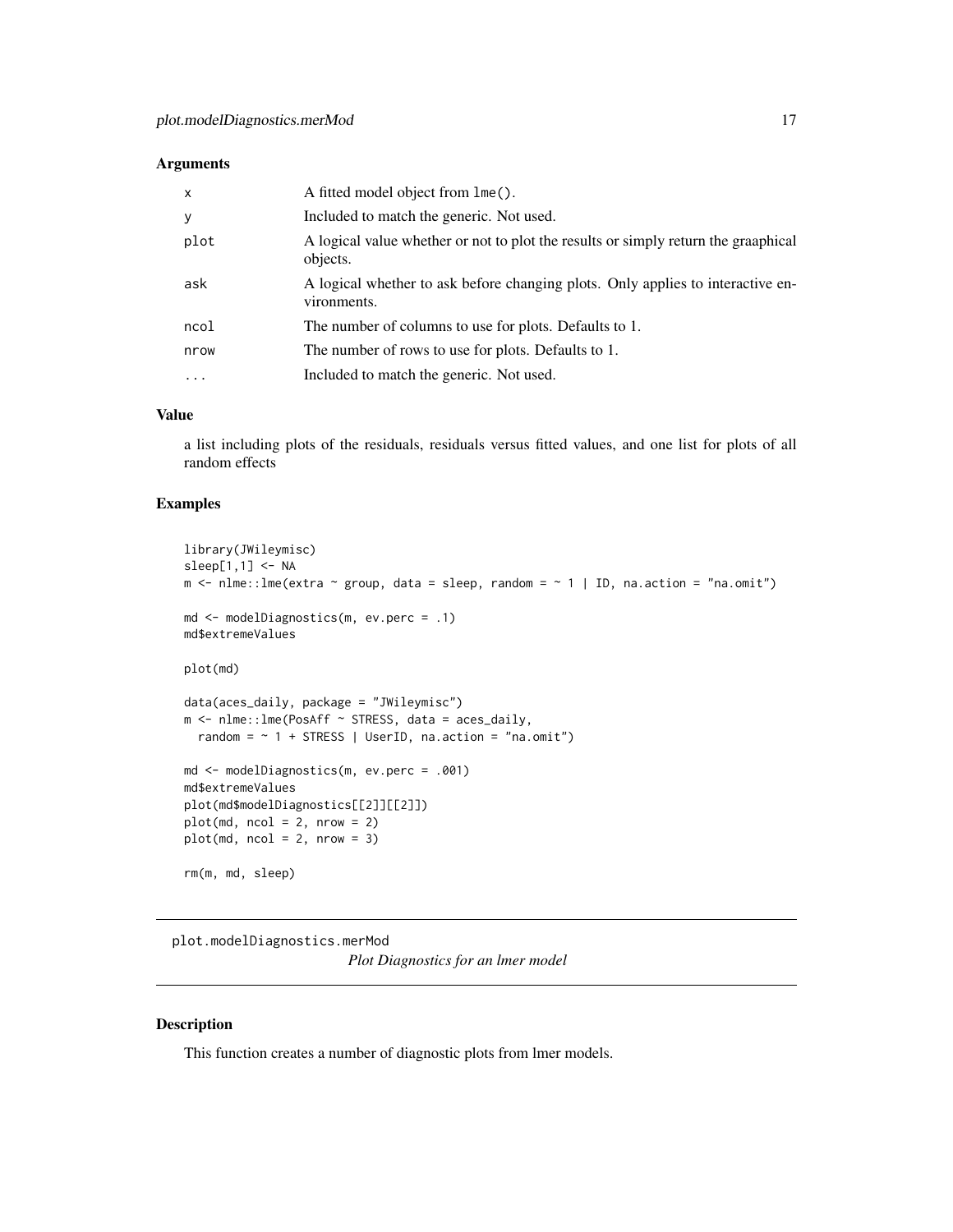```
## S3 method for class 'modelDiagnostics.merMod'
plot(x, y, plot = TRUE, ask = TRUE, ncol = 1, nrow = 1, ...)
```
#### Arguments

| x        | A fitted model object from lmer().                                                             |
|----------|------------------------------------------------------------------------------------------------|
| у        | Included to match the generic. Not used.                                                       |
| plot     | A logical value whether or not to plot the results or simply return the graaphical<br>objects. |
| ask      | A logical whether to ask before changing plots. Only applies to interactive en-<br>vironments. |
| ncol     | The number of columns to use for plots. Defaults to 1.                                         |
| nrow     | The number of rows to use for plots. Defaults to 1.                                            |
| $\cdots$ | Included to match the generic. Not used.                                                       |
|          |                                                                                                |

#### Value

a list including plots of the residuals, residuals versus fitted values, and one list for plots of all random effects

```
library(JWileymisc)
sleep[1,1] < -NAm \le - lme4:: lmer(extra \sim group + (1 | ID), data = sleep)
md <- modelDiagnostics(m, ev.perc = .1)
md$extremeValues
data(aces_daily, package = "JWileymisc")
m <- lme4::lmer(PosAff ~ STRESS + (1 + STRESS | UserID), data = aces_daily)
md <- modelDiagnostics(m, ev.perc = .001)
md$extremeValues
plot(md$modelDiagnostics[[2]][[2]])
plot(md, ncol = 2, nrow = 2)plot(md, ncol = 2, nrow = 3)rm(m, md, sleep)
```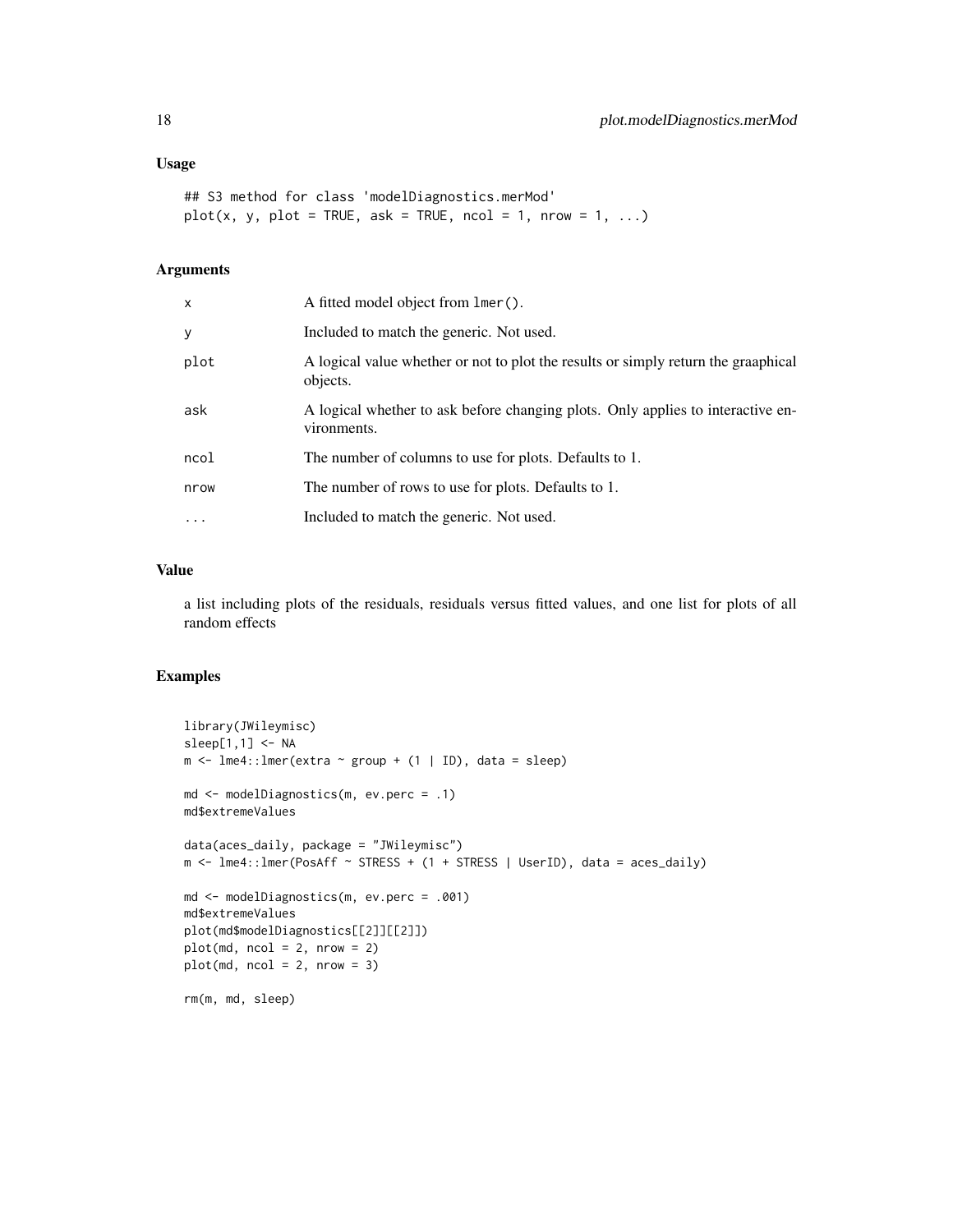<span id="page-18-0"></span>

#### Description

For pseudo R2 by cluster, the squared correlation between observed and predicted values for each cluster unit is returned. For the overall model, the marginal and conditional R2 are calculated as described in the references.

#### Usage

```
## S3 method for class 'merMod'
R2(object, cluster = FALSE, ...)
```
#### Arguments

| object    | A model estimated by lmer.                                                                                                                                                   |
|-----------|------------------------------------------------------------------------------------------------------------------------------------------------------------------------------|
| cluster   | A logical whether to calculate individual pseudo R2 values by cluster unit (if<br>TRUE) or the marginal and conditional R2 for the overall model (if FALSE, the<br>default). |
| $\ddotsc$ | Added for consistency with generic. Not currently used.                                                                                                                      |

#### Value

a named vector with the marginal and conditional R2 values, if CLUSTER = FALSE, otherwise, a data table with the pseudo R2 for each cluster unit.

#### References

For estimating the marginal and conditional R-squared values, see: Nakagawa, S. and Schielzeth, H. (2013) <doi:10.1111/j.2041-210x.2012.00261.x> "A general and simple method for obtaining R2 from generalized linear mixed-effects models" and also: Johnson, P. C. (2014) <doi:10.1111/2041- 210X.12225> "Extension of Nakagawa & Schielzeth's R2GLMM to random slopes models"

```
library(JWileymisc)
data(aces_daily, package = "JWileymisc")
m1 <- lme4::lmer(PosAff ~ STRESS + (1 + STRESS | UserID),
  data = aces\_daily)R2(m1)
R2(m1, cluster = TRUE)
hist(R2(m1, cluster = TRUE)$R2)
rm(m1)
```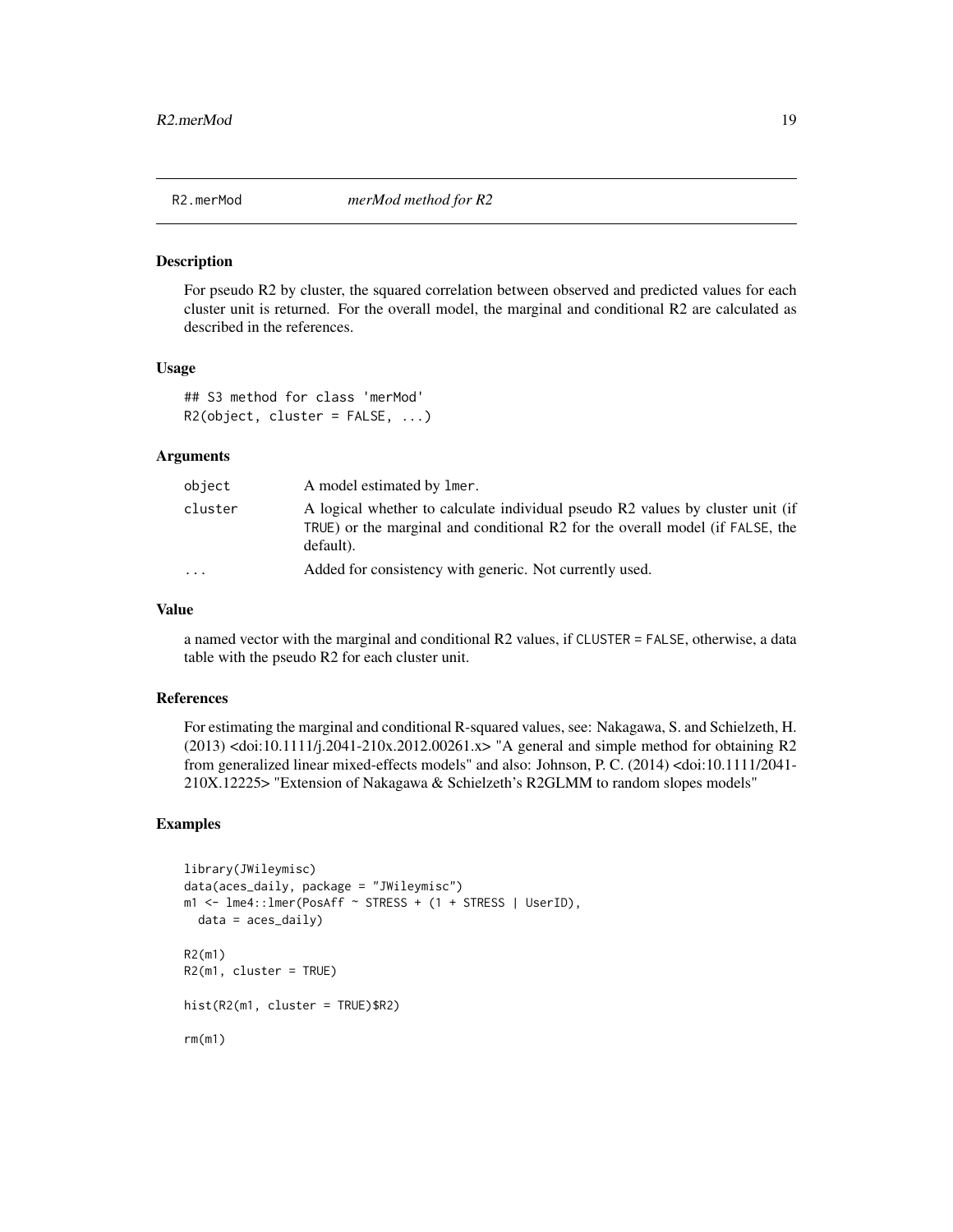```
residualDiagnostics.lme
```
*residualDiagnostics methods for lme objects*

#### Description

residualDiagnostics methods for lme objects

#### Usage

```
## S3 method for class 'lme'
residualDiagnostics(
 object,
 ev.perc = 0.001,robust = FALSE,
 distr = "normal",
  standardized = TRUE,
  ...
\mathcal{L}
```
#### Arguments

| object                  | An object with class lme.                                                                                                         |
|-------------------------|-----------------------------------------------------------------------------------------------------------------------------------|
| ev.perc                 | The extreme value percentile to use. Defaults to .001.                                                                            |
| robust                  | A logical value, whether to use robust estimates or not. Defaults to FALSE.                                                       |
| distr                   | A character string specifying the assumed distribution. Currently "normal", but<br>future options may be supported in the future. |
| standardized            | A logical value whether to use standardized pearson residual values or not. De-<br>faults to TRUE.                                |
| $\cdot$ $\cdot$ $\cdot$ | Additional arguments. Not currently used.                                                                                         |

#### Value

A logical (is.residualDiagnostics) or a residualDiagnostics object (list) for as.residualDiagnostics and residualDiagnostics.

#### Examples

```
library(JWileymisc)
sleep[1,1] <- NA
m <- nlme::lme(extra \sim group, data = sleep, random = \sim 1 | ID,
 na.action = na.omit)
```
residualDiagnostics(m)\$Residuals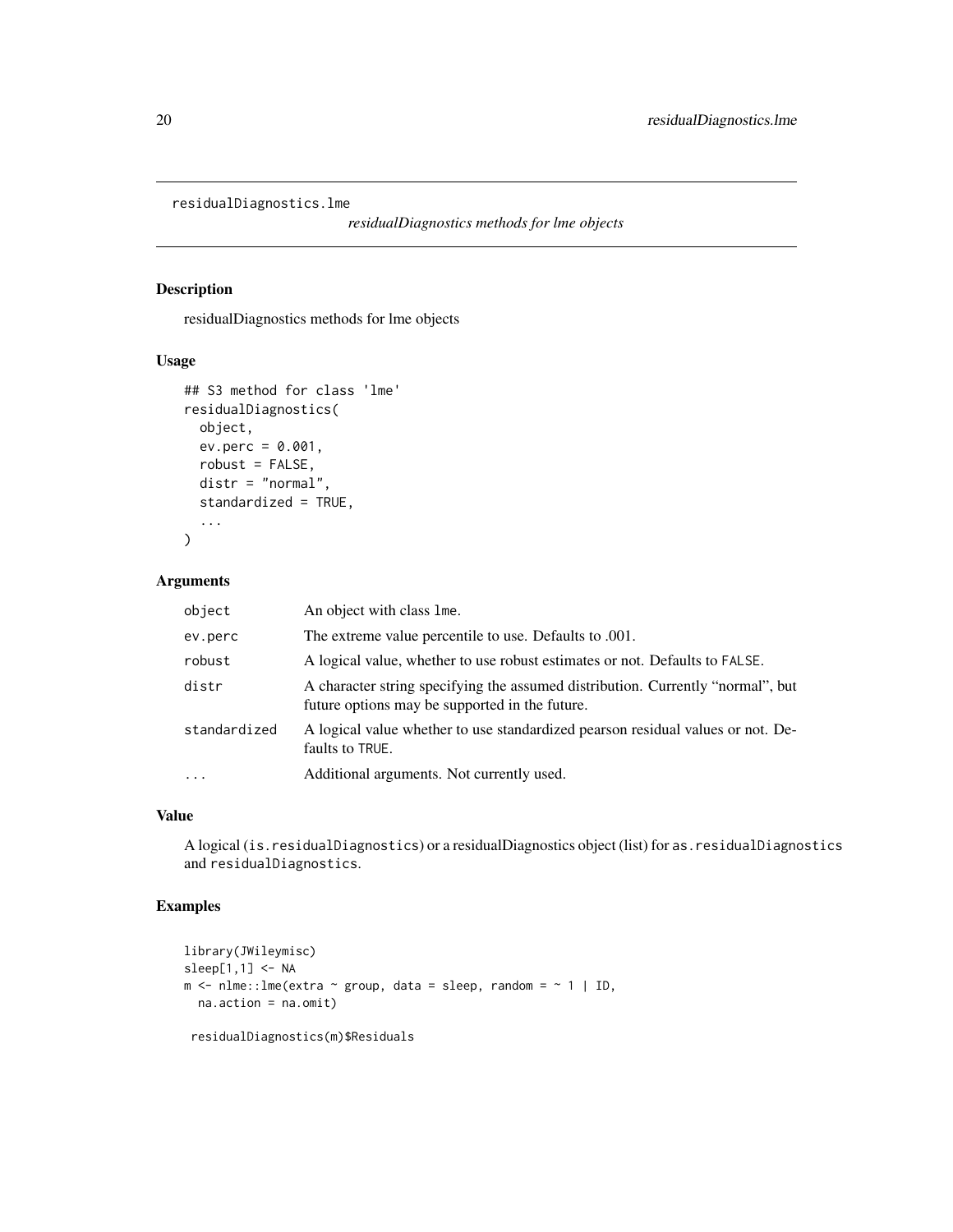```
m \le - nlme::lme(hp \sim mpg, data = mtcars, random = \sim 1 | cyl,
  na.action = na.omit)
residualDiagnostics(m)$Residuals
rm(m, sleep)
```
residualDiagnostics.merMod *residualDiagnostics methods for merMod objects*

#### Description

residualDiagnostics methods for merMod objects

#### Usage

```
## S3 method for class 'merMod'
residualDiagnostics(
  object,
 ev.perc = 0.001,
 robust = FALSE,distr = "normal",
  standardized = TRUE,
  ...
)
```
#### Arguments

| object       | An object with class merMod. Currently only lmer () models are supported.                                                                     |
|--------------|-----------------------------------------------------------------------------------------------------------------------------------------------|
| ev.perc      | The extreme value percentile to use. Defaults to .001.                                                                                        |
| robust       | A logical value, whether to use robust estimates or not. Defaults to FALSE.                                                                   |
| distr        | A character string specifying the assumed distribution. Currently "normal", but<br>may expand in the future if glmer () models are supported. |
| standardized | A logical value whether to use standardized residual values or not. Defaults to<br>TRUE.                                                      |
| $\cdots$     | Additional arguments. Not currently used.                                                                                                     |

#### Value

A logical (is.residualDiagnostics) or a residualDiagnostics object (list) for as.residualDiagnostics and residualDiagnostics.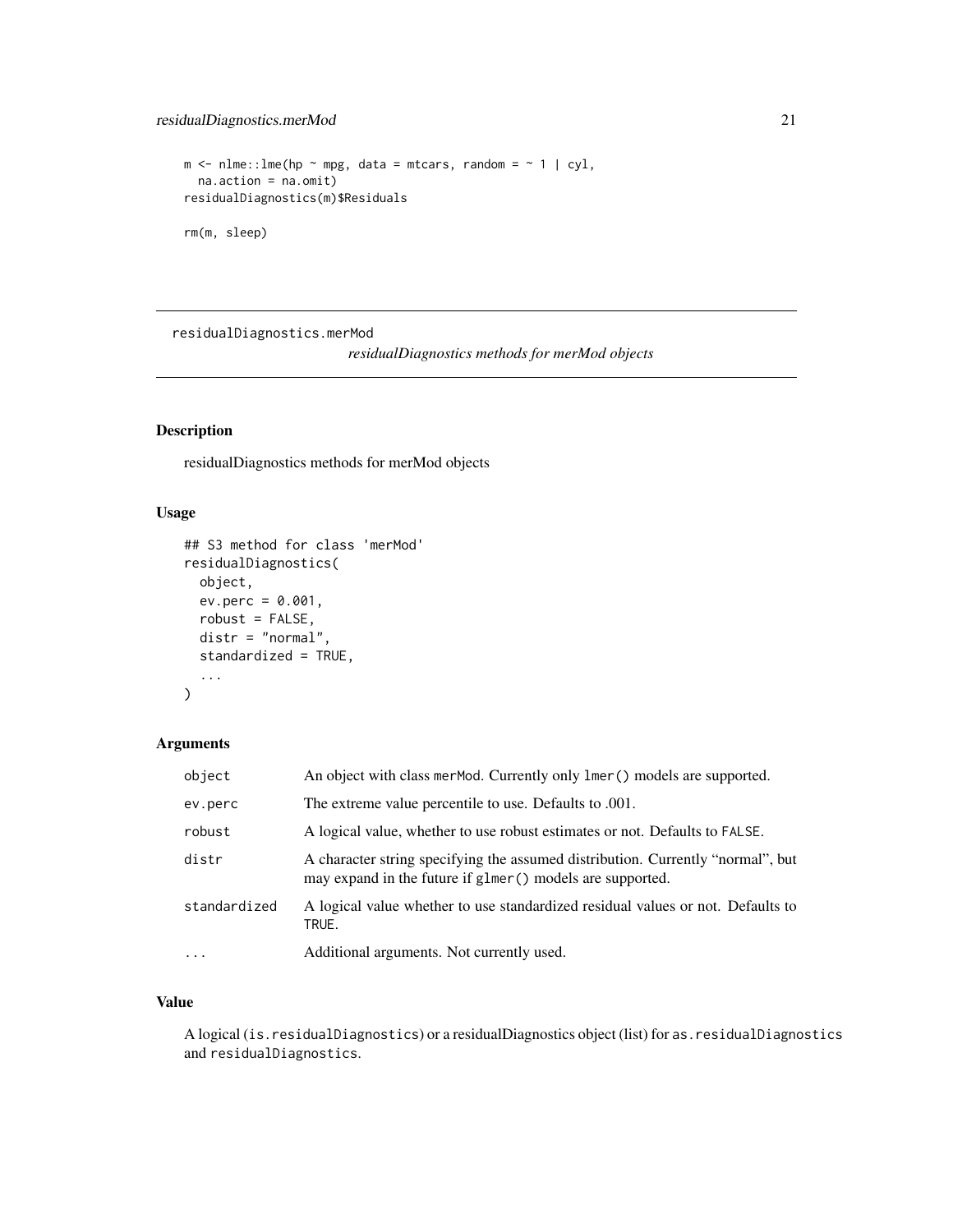```
library(JWileymisc)
sleep[1,1] <- NA
m \leq 1me4::lmer(extra \sim group + (1 | ID), data = sleep)
residualDiagnostics(m)$Residuals
# gm1 <- lme4::glmer(cbind(incidence, size - incidence) ~ period + (1 | herd),
# data = lme4::cbpp, family = binomial)
# residualDiagnostics(gm1) ## should be an error
rm(m, sleep)
```